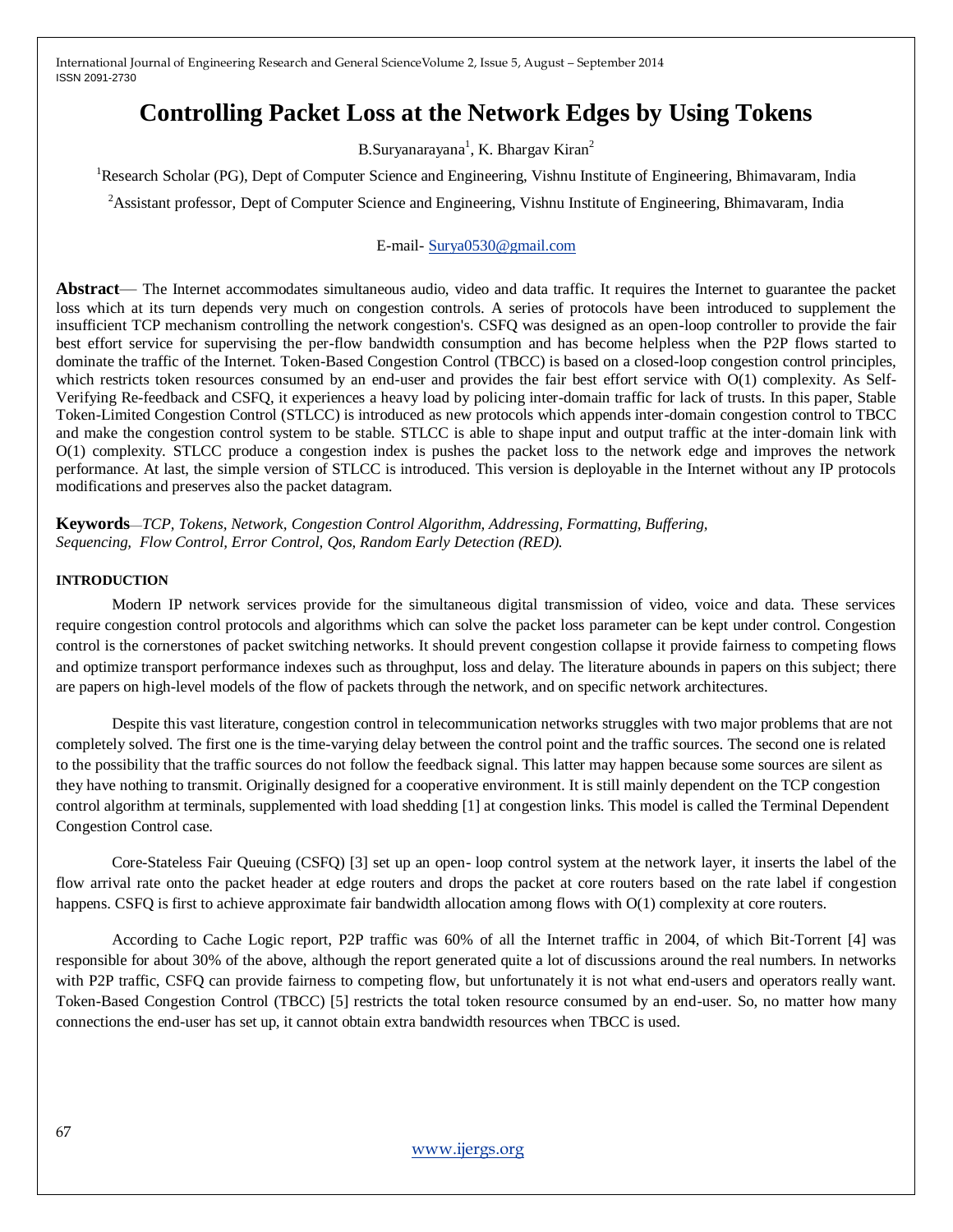In this paper a new and better mechanism for congestion control with application to Packet Loss in networks with P2P traffic was proposed. In this new method the edge and the core routers will write a measure of the quality of service guaranteed by the router by writing a digital number in the Option Field of the datagram of the packet, this is called a token. This token is read by the path routers and interpreted as its value will give a measure of the congestion [2] especially at the edge router. Based on the token number the edge router at the source, reducing the congestion on the path. In Token-Limited Congestion Control (TLCC) [9], the inter-domain router restricts the total output token rate to peer domain. When the output token rate exceeds the threshold, TLCC will decreases the Token-Level of output packets, and then the output token rate will decrease.



#### **2. RELATED WORK**

The basic idea of peer- to- peer network is to have peers participate in an application level overlay network and operate as both A number of approaches for queue management at Internet gateways have been studied previously. Droptail gateways are used almost universally in the current Internet because of their simplicity. A droptail gateway drops an incoming packet only when the buffer becomes full, thus the providing congestion notifications to protocols like TCP. While simple to implement, it distributes losses among the flows arbitrarily [5]. Often results in the bursts losses from a single TCP connection, reducing its window sharply. Thus, the flow rate and consequently throughput for that flow drops. Tail dropping also results in multiple connections simultaneously suffering from losses leading to global synchronization [6]. Random early detection (RED) addresses some [11][12] of the drawbacks of droptail gateways. The RED gateway drops incoming packets with a dynamically computed probability when the exponential weighted moving average queue size avg q exceeds a threshold. In [6], the author does per-flow accounting maintaining only a single queue. It is suggest changes to the RED algorithm to ensure fairness and to penalize the misbehaving flow. It puts a maximum limit on the number of packets a flow can have in the queue.

Besides it also maintains the per flow queue use. Drop or accept decision for an incoming packet is then based on the average queue length and the state of that flows. It also keeps track of the flows which consistently violate the limit requirement by maintaining a per-flow variable called as strike and penalizes those flows which have a high value for strike. It is intended that this variable will becomes high for non- adaptive flows and so they will be penalized aggressively. It has been shown through simulations [7] that FRED fails to ensure the fairness in many cases. CHOKE [8] is an extension to RED protocols. It does not maintain any per flow state and works on the good heuristic that a flow sending at a high rate is likely to have more packets in the queue during the time of the congestion. It decides to drop a packet during congestion if in a random toss, it finds another packet of the same flow. In [9], the authors establish how rate guarantees can be provided by simply using buffer management. They show that the buffer management approach is indeed capable of providing reasonably accurate rate guarantees and the fair distribution of excess resources.

### **3. Core Stateless Fair Queuing**

In the proposed work, a model called the Terminal Dependent Congestion Control case which is a best-effort service in the Internet that was originally designed for a cooperative environment which is the congestion control but still it is mainly dependent on the TCP congestion control algorithm at terminal, supplemented with load shedding at[13][14] congestion links is shown in Figure 2.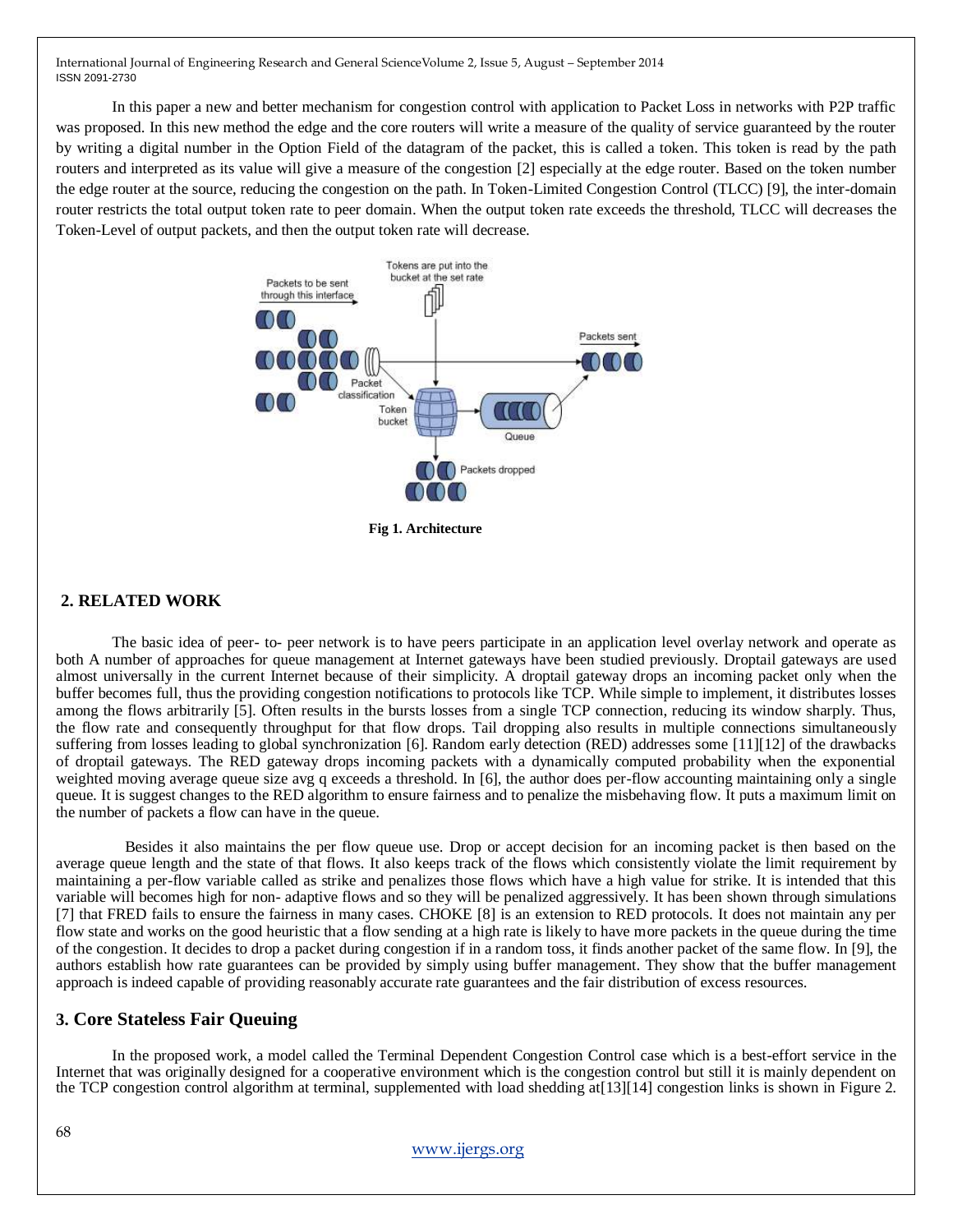In high speed network Core Stateless Fair Queuing (CSFQ) is enhanced to fairness set up an open- loop control system at the network layer, which insert the label of the flow arrival rate onto the packet header at edge routers and drops the packet at core routers based on the rate label if congestion happens. At the core routers CSFQ is the first to achieve approximate fair bandwidth allocation among flows with O (1) complexity.

CSFQ can provide fairness to competing flows in the networks with P2P traffic, but unfortunately it is not what end-users really want. By an end user Token Based Congestion Control (TBCC) restricts the total token resource consumed. It cannot obtain extra bandwidth resources when TBCC is used so no matter how many connections the end user has set up. The Self Verifying CSFQ tries to expand the CSFQ across the domain border. It randomly selects a flow,[15] then re-estimates the flow's rate, and the checks whether the re-estimated rate is consistent with the label on the flow's packet. Consequently Self-Verifying CSFQ will put a heavy load on the border router and makes the weighted CSFQ null as well as avoid.

The congestion control architecture re-feedback, which aims to provides the fixed cost to end-users and bulk inter-domain congestion charging to network operator. Re-feedback not only demands very high level complexity to identify the malignant end user, but it is difficult to provide the fixed congestion charging to the inter domain interconnection with low complexity. There are three types of inter domain interconnection polices: the Internet Exchange Points[16], the private peering and the transits. In the private peering polices, the Sender Keep All (SKA) peering arrangements are those in which the traffic is exchanged between two domains without mutual charges. As Re-feedback is based on the congestion charges to the peer domain, it is difficult for refeedback to support the requirements of SKA.

The modules of the proposed work are:

- NETWORK CONGESTION
- STABLE TOKEN LIMIT CONGESTION CONTROL (STLCC) TOKEN
- CORE ROUTER
- EDGE ROUTER

**Network Congestion:** Congestion occurs when the number of packets being transmitted through the network crosses the packet handling capacity of the networks. Congestion control aims to keep number of packets below the level at which performance falls off dramatically.

**Stable Token Limit Congestion Control (STLCC):** STLCC is able to shape output and input traffic at the inter domain link with O(1) complexity. STLCC produce a congestion index, pushes the packet loss to network edge and improves the overall network performance. To solve the oscillation problems, the Stable Token-Limited Congestion Control (STLCC) is also introduced. It integrate the algorithms of TLCC and XCP [10] altogether. In STLCC, output rate of the sender is controlled using the algorithm of XCP, there is almost no packet lost at the congested link. At the same time, the edge router allocates all the access token resources to the incoming flow equally. When congestion happens, the incoming token rate increases at the core router, and the congestion level of the congested link will also increased as well. Thus STLCC can measure the congestion level analytically, and then allocates network resources according to the

**Token:** A new and better mechanism for the congestion control with application to Packet Loss in networks with P2P traffic is proposed. In this method the edge and the core routers will write a measure of the quality of service guaranteed by the router by writing the digital number in the Option Field of the datagram of the packet. This is called as token. The token is read by the path routers and then interpreted as its value will give a measure of the congestion especially at the edge routers. Based on the token numbers, the edge router at the source, it reducing the congestion on the path.

**Core Router:** A core router is a router designed to operate in the Internet Backbone (or core). To fulfill this role, a router must be able to support multiple telecommunications interfaces of the highest speed in use in the core Internet and must be able to forward the IP packets at full speed on all of them. It must also supports the routing protocols being used in the backbone. A core router is distinct from the edge routers.

**Edge Router:** Edge routers sit at the edge of a backbone network and connect to the core routers. Then the token is read by the path routers and then interpret as its value will give a measure of the congestion especially at the edge routers. Based on the token number of the edge router at the source, it reducing the congestion on the path.

[www.ijergs.org](http://www.ijergs.org/)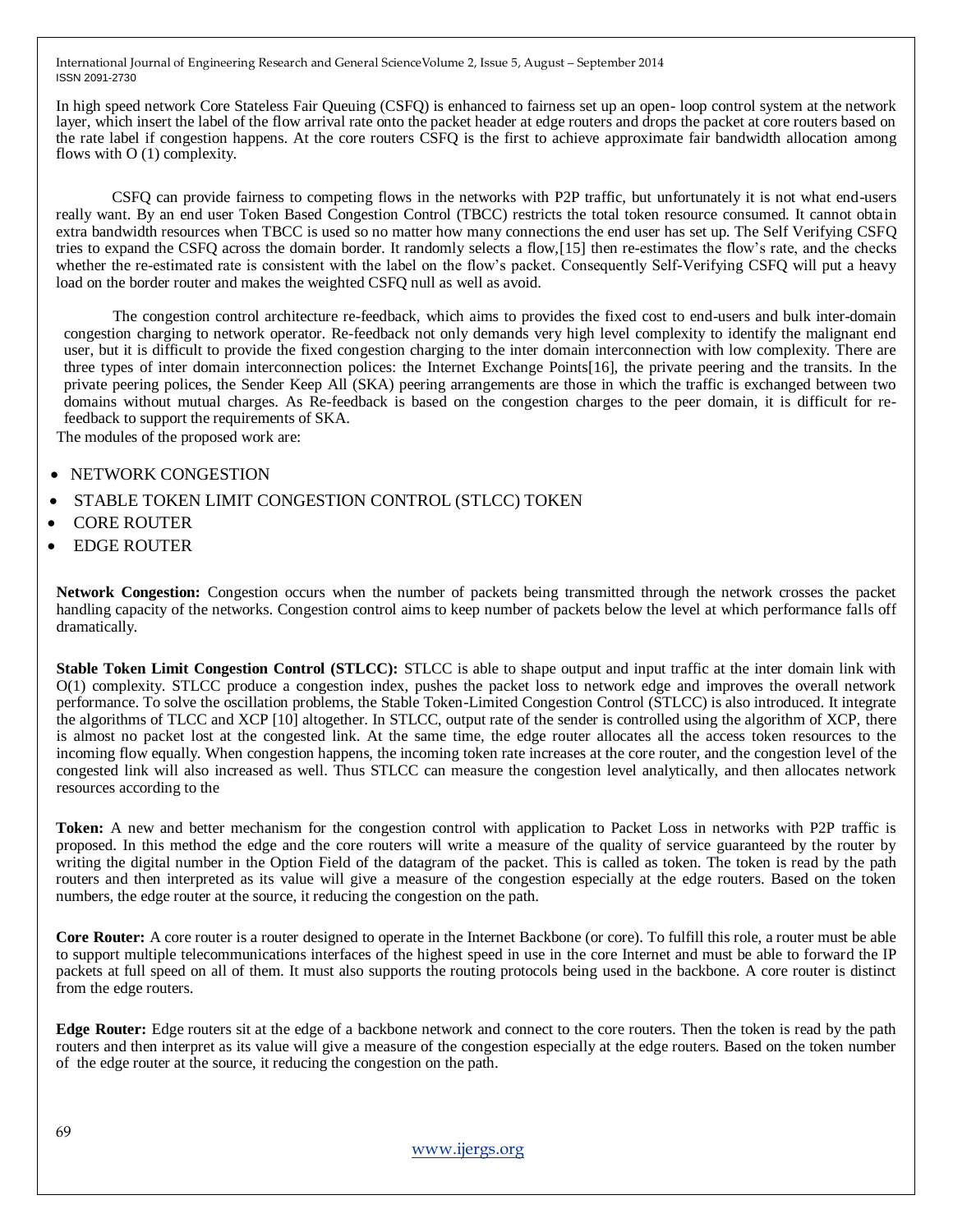# **4. RESULTS**

# **Packets of Edge Router:**

| ters: 4<br>direct <b>C3-5</b><br><b>Mariamed Pr</b><br><b>Disco Floor</b>                                                                                                             | Packet Loss Centrol Using Tokens At The Network Edge-CORE ROUTER<br><b>COME HOLTTER</b> |                          |                                                                                                                                                          |                                                                                 |                                                                                                                                                                                                                    |  |
|---------------------------------------------------------------------------------------------------------------------------------------------------------------------------------------|-----------------------------------------------------------------------------------------|--------------------------|----------------------------------------------------------------------------------------------------------------------------------------------------------|---------------------------------------------------------------------------------|--------------------------------------------------------------------------------------------------------------------------------------------------------------------------------------------------------------------|--|
| <b>Call Product</b><br>Tokomo<br><b>Physical</b><br><b>Share</b><br><b>My Co</b><br><b>But He Had</b><br>Detroits<br><b>COMPA</b><br><b>PRI FEEDS</b><br><b>Disks Madd</b><br>16.000L | <b>The of chatters</b><br>Locatio di edgemated:<br>21 and well for the form that and 2  | <b>Kalkan Headler 11</b> | <b>Edge House 2</b><br><b>PAINTS FACE</b><br>Packett (Pack)<br>PACKARDI VANT<br><b>Packet 3 Year</b><br>Packet & WAT<br>Packet 3 NMOK<br>PACKATIC FINDS: | <b>Edge Banker 3</b><br><b>Packattle PACH</b><br>Packaterpractic<br>Parketinant | Palmy 1<br>PactatorchACH.<br><b>Packwell</b> PACK<br>Packatcrisht<br>Faciat21PMT<br>PacketEIIWAT<br>Pachetta NACK<br><b>P'ackgrott PACH</b><br>Packeti (FACH)<br>Packet025PACH<br>Painetterproduct<br>Palage21Pack |  |
|                                                                                                                                                                                       | ¢<br>page                                                                               | <b>Signal</b><br>and .   | <b>FRENCH</b><br><b>FRANCIS</b>                                                                                                                          |                                                                                 |                                                                                                                                                                                                                    |  |

## **Edge Router3:**

| ь<br>that "Recorded Chiefs" was<br>161<br><b>TS</b><br><b>Ford Californian Service S. The Honora</b><br><b>MOUNTED ST</b> | <b>Packet Loss Control Using Tol</b> | <b>CONTROLLER</b><br>Ed Passaccions Controllineira dans to all arts discovers signs struct state of a<br>Packet Loss Control Using Tokens At The Network Edge-EDGE ROUTER 3<br><b>EDGE BELIVER 3</b> |                                  |                                                                                                                                                                                                                                                        |                                                                                                                                                                                                                |  |
|---------------------------------------------------------------------------------------------------------------------------|--------------------------------------|------------------------------------------------------------------------------------------------------------------------------------------------------------------------------------------------------|----------------------------------|--------------------------------------------------------------------------------------------------------------------------------------------------------------------------------------------------------------------------------------------------------|----------------------------------------------------------------------------------------------------------------------------------------------------------------------------------------------------------------|--|
| <b>STATE OF OUR</b><br>List at held poor's<br>Lacathrid peorl                                                             | <b>Sana Bandor</b>                   | <b>The Ad That Them</b><br><b>LDCANNIZINAN</b><br>LOCATION ( JOHNS)                                                                                                                                  | <b><i><u>Eate Rootes</u></i></b> | <b>Shared In</b><br><b>FRMERFICK</b><br>Parketti (VACK)<br>Packet2LPHOK<br><b>Farmet's Feck</b><br>Packet is PACK<br><b>Packetti WAT</b><br><b>ParketSVWT</b><br>Facture School<br><b>PacketSLNACH</b><br><b>Paristic FACK</b><br><b>Parketis PACK</b> | <b>PRINT IS</b><br>Panteriil PACH<br>Packetts FACH.<br>Packetck PACH<br>PAINTS FICK<br><b>Packated FACK</b><br><b>Packetts VALT</b><br>Packettic WAT<br>Packetts VANY<br>Package HACK<br><b>Packatts: PAOL</b> |  |
| <b>CLASSIC</b><br>٠.<br>ш                                                                                                 | Φ<br>pented)                         | <b>HEALT</b><br>C.<br>m<br>mark<br>(Relay) - Andreas Martin Company (Martin Company of Martin Company of Martin Company of Martin Company of Martin                                                  |                                  |                                                                                                                                                                                                                                                        |                                                                                                                                                                                                                |  |

[www.ijergs.org](http://www.ijergs.org/)